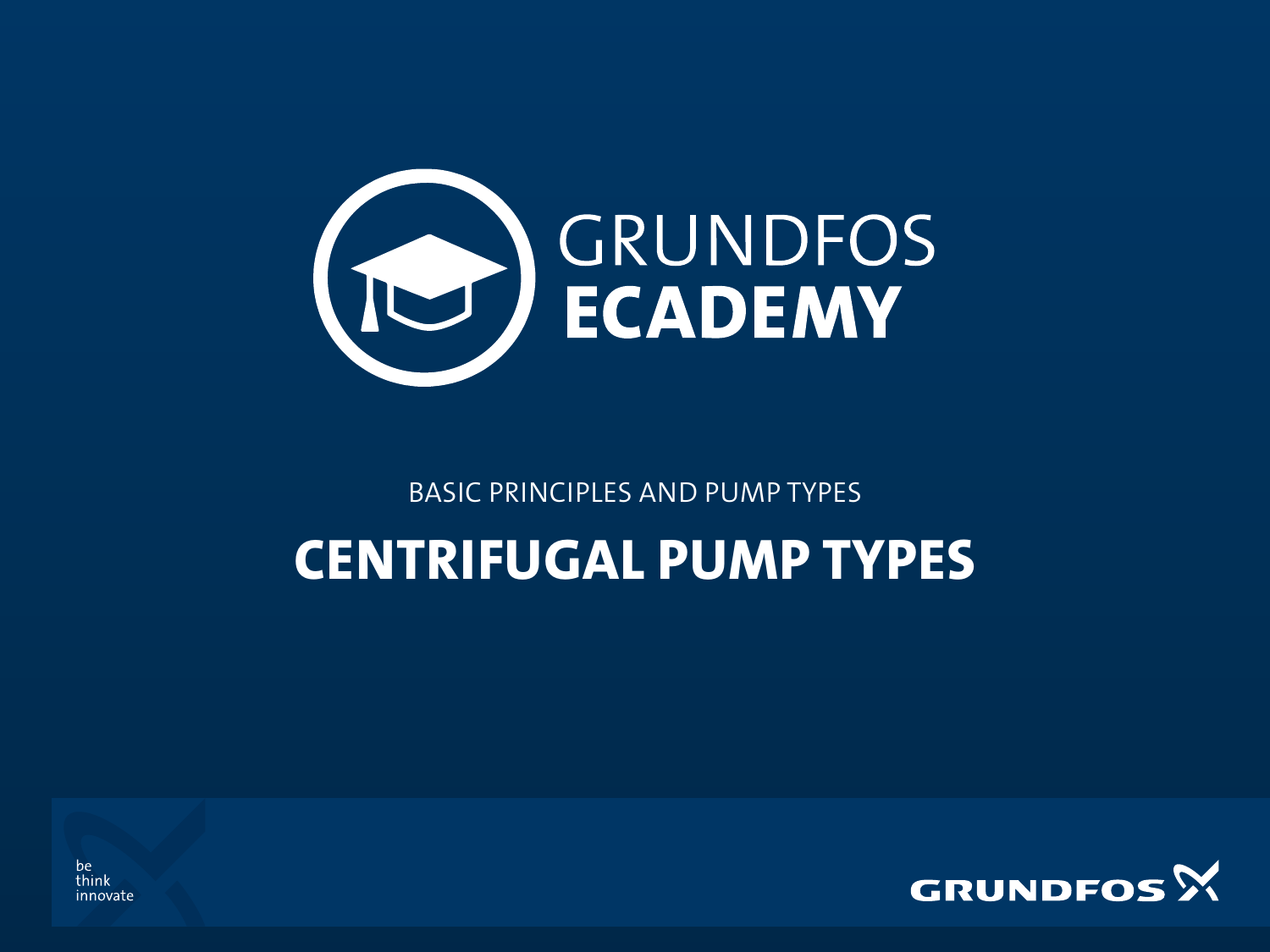# Centrifugal pumps

A pump is a device that raises or transfers fluid. Pumps come in many forms, but can generally be categorised according to two main operating principles: Positive displacement pumps and centrifugal pumps. This article deals exclusively with centrifugal pumps.

#### Centrifugal pumps serve many purposes:

- Circulation pumps are used to circulate water in closed systems that provide heat, air conditioning and hot water
- Pressure boosters increase the pressure of cold water in a system, and are used as condensate pumps for steam boilers
- Water supply pumps are normally used to supply water from wells, and come in above-ground and submersible versions
- Some centrifugal pumps are used exclusively for industrial purposes. These pumps include industrial pumps and waste-water pumps



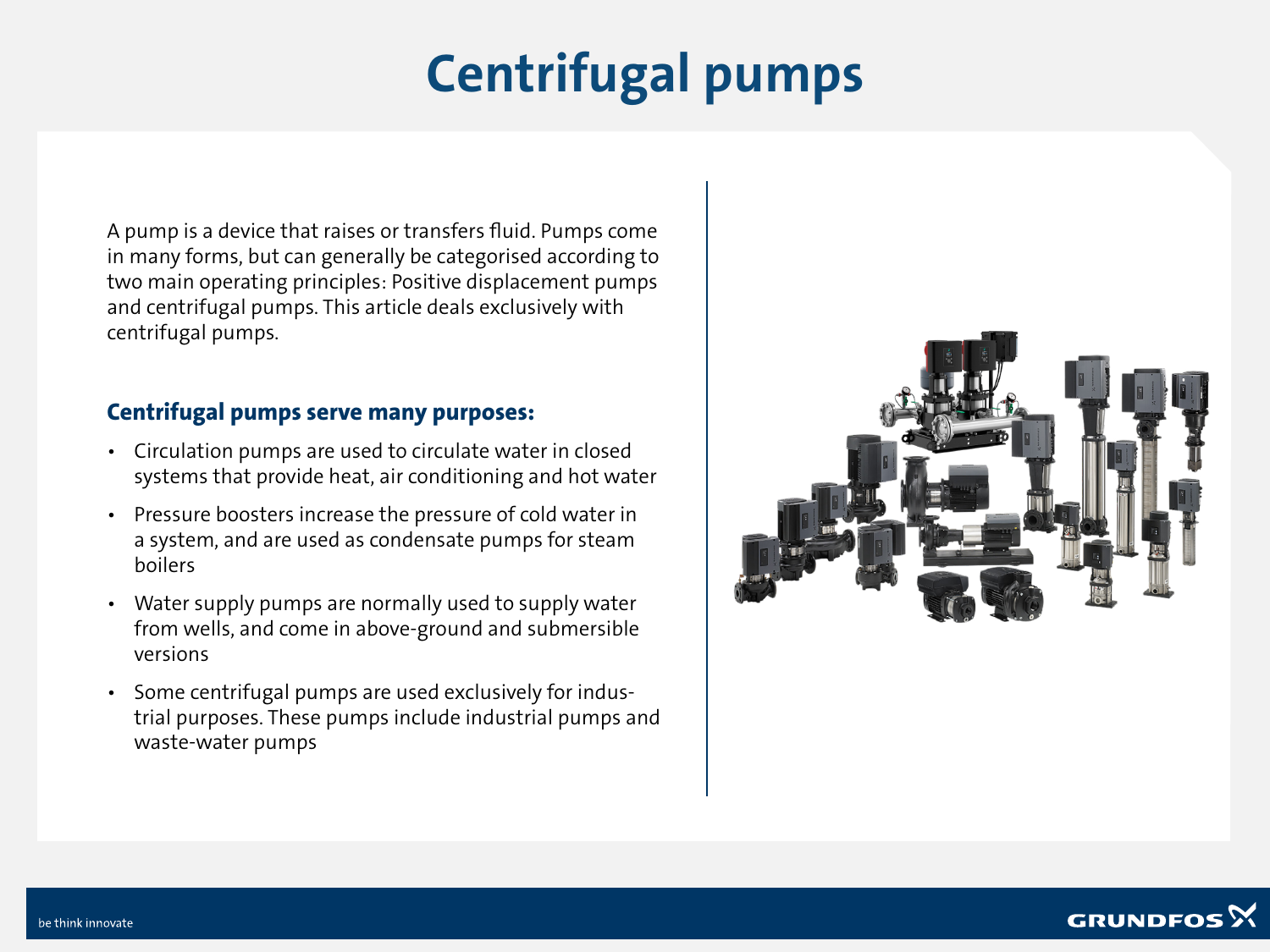### The construction

In 1689 the physicist Denis Papin invented the centrifugal pump, and today centrifugal pumps are the world's most commonly used pumps. The centrifugal pump is built on a simple principle: Liquid goes through the impeller eye and is pushed outwards by means of a centrifugal force towards the periphery of the impeller. The construction is fairly inexpensive, robust and simple, and its high speed makes it possible to connect the pump directly to an asynchronous motor. The centrifugal pump provides a steady liquid flow, and it can easily be throttled without causing any damage to the pump.

Now let us have a look at **figure 1**, which shows the flow through the pump. The inlet of the pump leads the liquid to the centre of the rotating impeller, from where it is flung towards the periphery. This construction results in high efficiency and is suitable for handling pure liquids. Pumps that have to handle impure liquids, such as wastewater pumps, are fitted with an impeller that is specially constructed to prevent objects from getting stuck inside the pump. If a pressure difference occurs in the system while the centrifugal pump is not running, liquid can still pass through it due to its open design.





*Fig. 1: The liquid's flow through the pump*

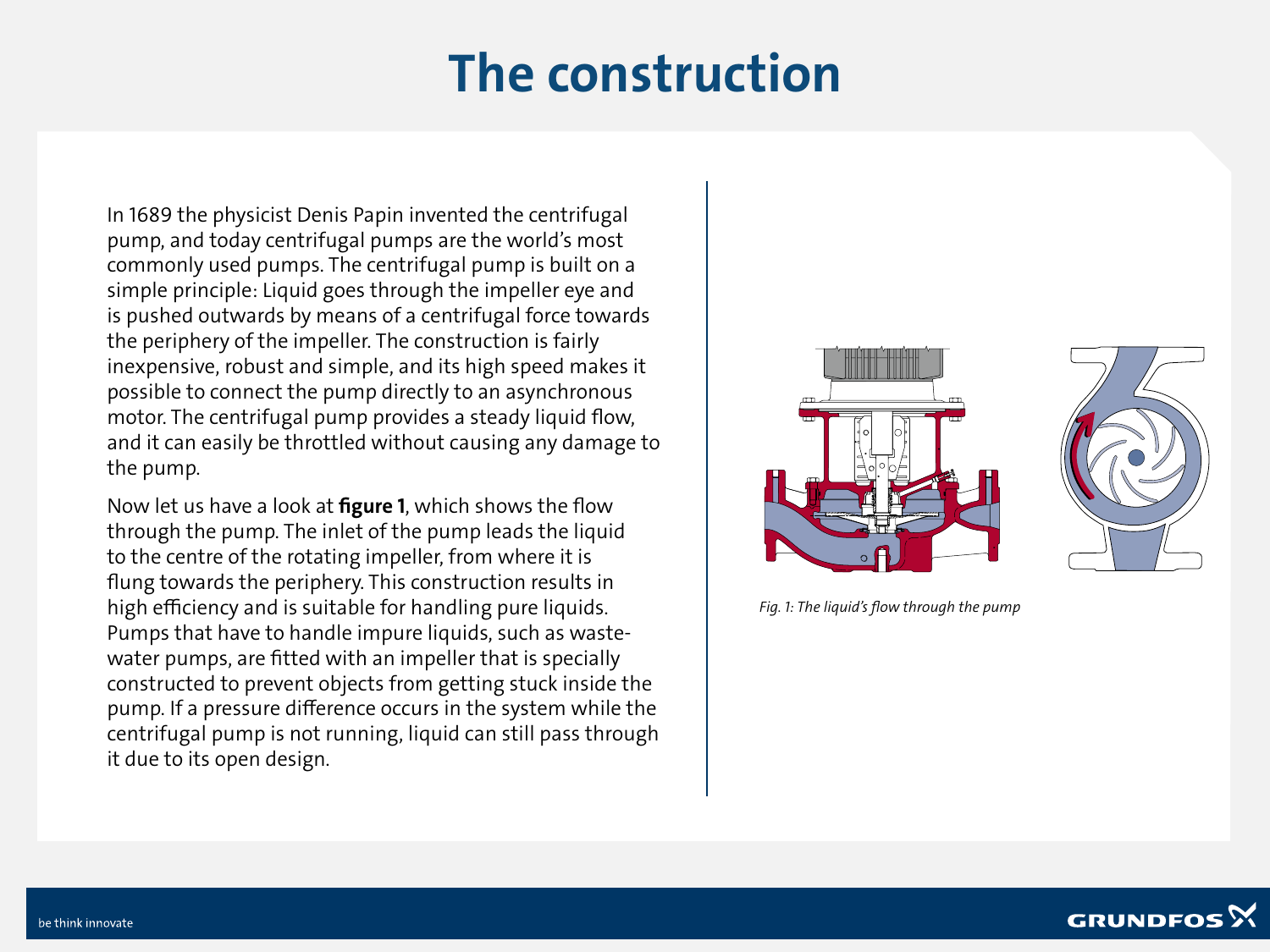# Types of centrifugal pumps

As you can see from figure 2, centrifugal pumps can be categorised in different groups: Radial flow pumps, mixed flow pumps and axial flow pumps. Radial flow pumps and mixed flow pumps are the most common types used.

Different demands on a centrifugal pump's performance, especially with regard to head, flow, and installation, together with demands for economical operation, are only a few of the reasons why so many types of pump exist. Figure 3 shows the different pump types with regard to flow and pressure.



*Fig. 2: Different kinds of centrifugal pumps*



*Fig. 3: Flow and head for different types of centrifugal pumps*